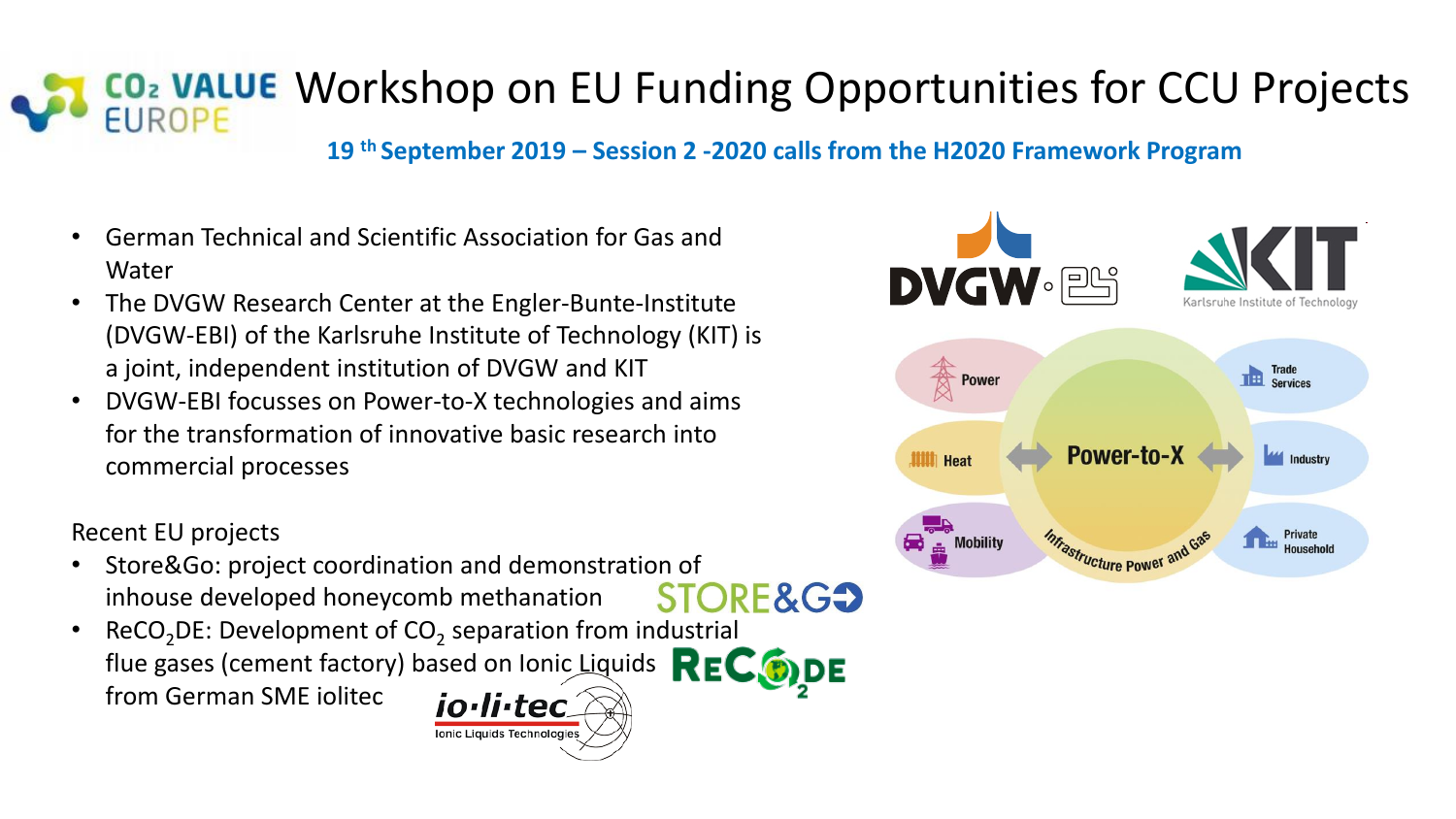

- RTO of the Faculty of Science and Technology of the Nova University of Lisbon
- Its mission is to support and strengthen research and innovation activities and to promote scientific knowledge

Recent EU projects

- CEOPS  $-CO_2$  loop for Energy storage and conversion to Organic chemistry Processes through advanced catalytic Syste
- Apolo -The New Generation of Photovoltaic Cells





*Messias et al. React. Chem. Eng.*, 2019, DOI: 10.1039/C9RE00271E.

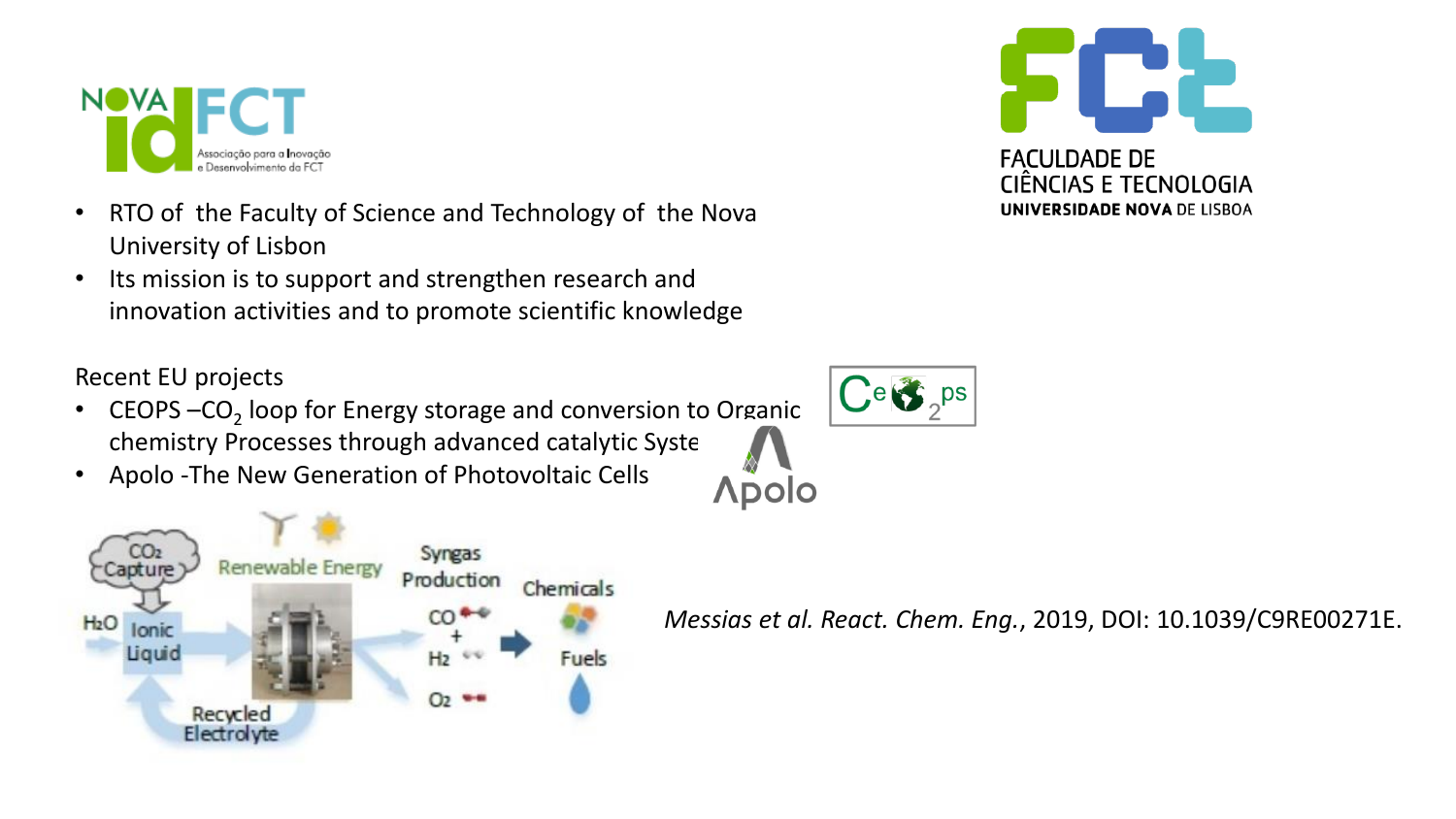## Project Idea LC-FNR-13-2020